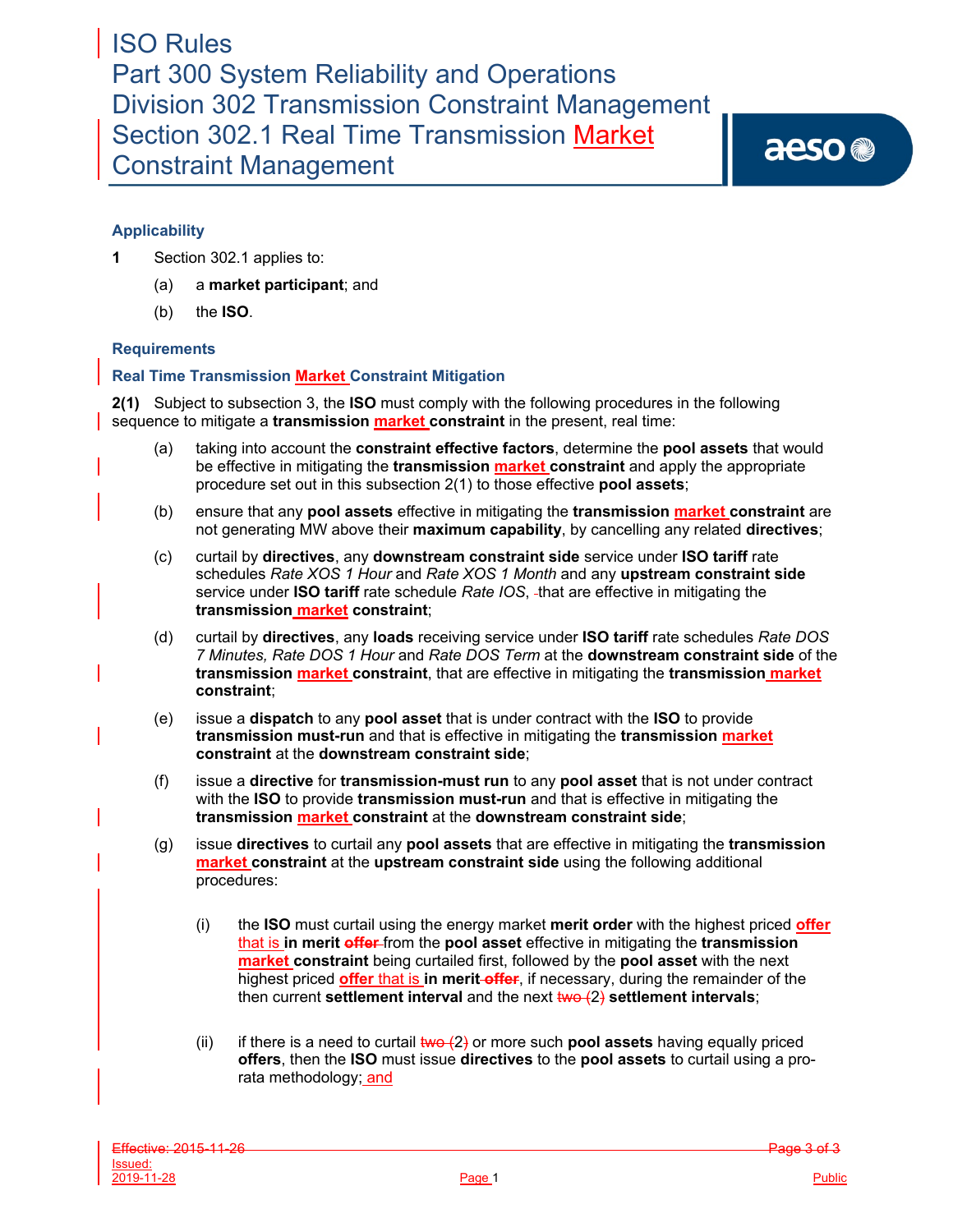(iii) if the **transmission market constraint** persists on a continuous basis for longer than the remainder of the then current **settlement interval** and the next  $\frac{iw}{2}$  settlement **intervals**, then the **ISO** must reallocate the required curtailment, using a pro-rata methodology, to all **pool assets** having **offers** that are **in merit** that are effective in mitigating the **transmission market constraint**; methodology, to all **pool assets** having in merit **offers** that are effective in mitigating the **transmission constraint**; and

#### and

- (h) curtail by **directives** any **loads** receiving service under **ISO tariff** rate schedule *Rate DTS* at the **downstream constraint side** of the **transmission market constraint**, if so required by the **reliability** criteria*,* using the following procedures:
	- (i) the **ISO** must allocate the **load** curtailment using the energy market **merit order** with the lowest priced effective **bid** being curtailed first, followed by the next lowest priced effective **bid**, if necessary; and
	- (ii) if there is a need to curtail **loads** with equal price **bids**, or there are no **bids** remaining, then the **ISO** must curtail using a pro-rata methodology.

**(2)** The **ISO** must comply with the following procedures in order to restore the energy balance to the **interconnected electric system**:

- (a) -where the procedures set out in subsectionsubsections  $2(1)(e)$  or  $\frac{2(1)}{f}$  are used, issue **dispatches for dispatch down service** in accordance with section 204.2 of the **ISO rules**, *Issuing Dispatches for Dispatch Down Service*; and
- (b) except where the procedures set out in subsection  $2(1)(e)$  and  $\frac{2(1)}{f}$  are used:
	- (i) in circumstances where the **ISO** has notice of a **transmission market constraint** that is anticipated to be of a significant duration and magnitude, as determined by the **ISO**  acting reasonably, issue a **dispatch** to any **pool asset** that is effective in restoring the energy balance to the **interconnected electric system** and that is under contract with the **ISO** to provide **transmission must-run** in accordance with sectionSection 205.8 of the **ISO rules** –, *Transmission Must-Run* and sectionSection 301.2 of the **ISO rules** –, *ISO Directives,* and issue dispatches for **dispatch down service** in accordance with sectionSection 204.2 of the **ISO rules** –, *Issuing Dispatches for Dispatch Down Service*; and
	- (ii) in all other circumstances, or where necessary to supplement the volume **dispatched** for **transmission must-run** in subsection 2(2)(b)(i), issue **dispatches** for **transmission constraint rebalancing**, in accordance with the energy market **merit order**, and make payment to a **pool participant** with a **source asset** that has provided energy for **transmission constraint rebalancing** in accordance with subsection 7(1) of sectionSection 103.4 of the ISO rules<sub><sup>1</sup></sub> Power Pool Financial Settlement.

**(3)** With regard to any of the procedures set out in subsection 2(1) that involve **pool asset** or **load** curtailment, if the **pool asset** or **load** is supplying both **ancillary services** and energy production, then the **ISO** must first curtail **ancillary services** before energy production.

**(4)** When a **transmission market constraint** has activated or is expected by the **ISO** to activate a **remedial action scheme,** then after the **ISO** has ensured that the **interconnected electric system** is operating in a safe and reliable mode, the **ISO** must recommence the procedural sequence set out in subsection 2(1) to manage the **transmission market constraint**.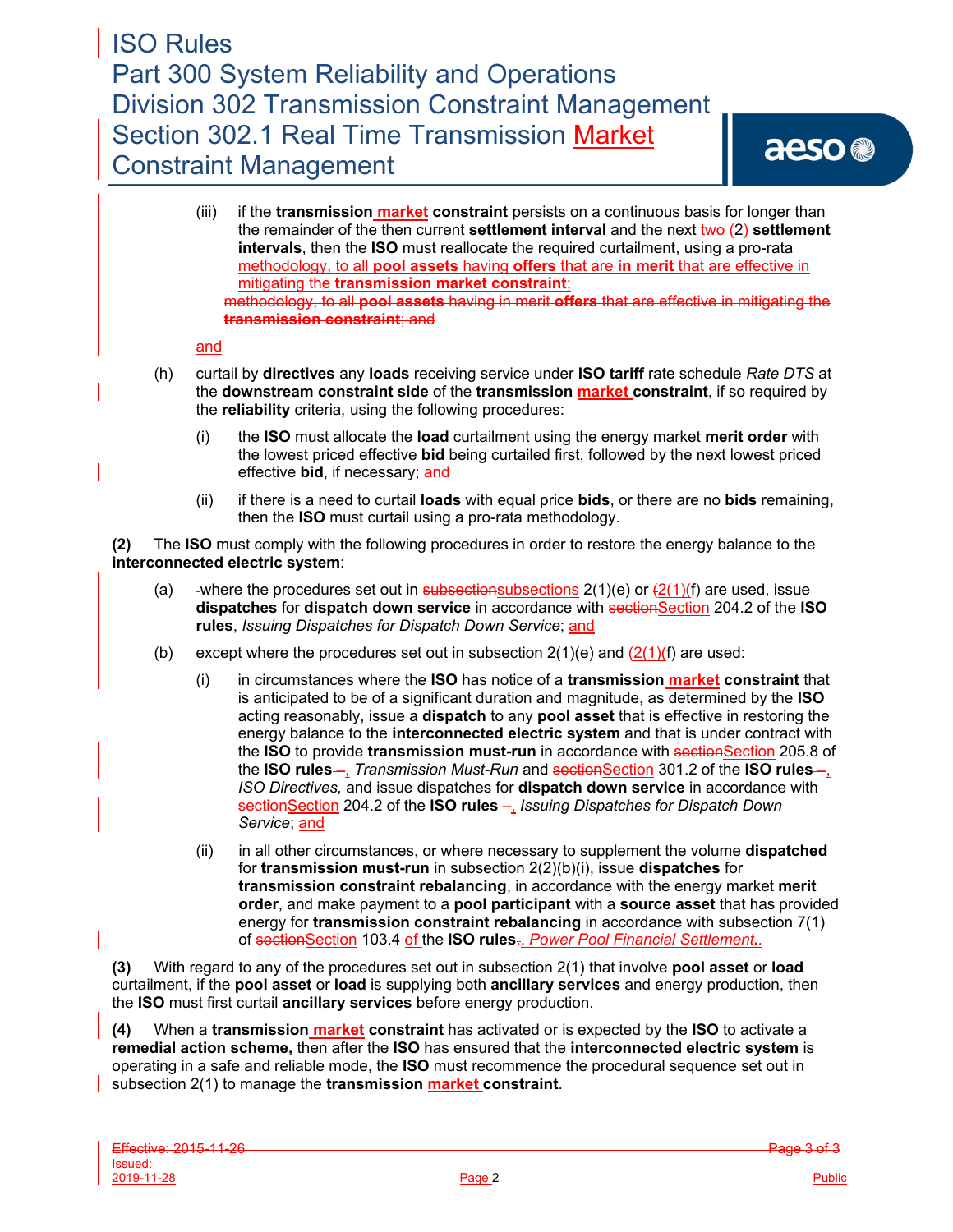### **Additional Real Time Constraint Management Procedures**

**3** As the circumstances may warrant, the **ISO** may take into account the following alternative or complementary procedures to mitigate any present, real time **transmission market constraint**:

- (a) if the result of following the procedures set out in subsection  $2(1)(q)(i)$  will be to curtail any **pool asset** below its **minimum stable generation** level but the **ISO** expects the **transmission market constraint** to last only a short duration, then the **ISO** by **directive** may curtail the **pool asset** to above or at the **minimum stable generation** level of that **pool asset**;
- (b) in circumstances where abnormal operating or market conditions exist, the **ISO** acting reasonably may, in implementing mitigation measures to address a **transmission market constraint**, take procedural steps not listed in subsection 2(1) if those steps are substantially consistent with **good electric industry operating practice** and the duties of the **ISO** under the **Act** to direct the safe, reliable and economic operation of the **interconnected electric system**;
- (c) the abnormal conditions referred to in subsection 3(b) include circumstances of unusual natural risks to the **interconnected electric system**, and issues raised by a unique real time system configuration or **reliability** concerns stemming from voltage or **reactive power** effects;
- (d) in mitigating a **transmission market constraint**, the **ISO** must follow the procedural sequence set out in subsection 2(1) and any more specific and complementary **ISO rules** applicable for a given regional area of the **interconnected electric system**, unless real time operating conditions change such that following the specified sequence would put the **ISO** in contravention of any **reliability standard** requirement by failing to achieve compliance within the operating limits or required response time specified in that **reliability standard**; and
- (e) if the **ISO** alters the procedural sequence as set out in subsection 2(1), or takes alternate mitigating actions because of the circumstances referred to in subsection 3(b) or 3(d) above, then once the **ISO** is assured that the **interconnected electric system** is operating in a safe and reliable mode, the **ISO** must recommence the procedural sequence set out in subsection 2(1).

### **Reporting**

**4(1)** The **ISO** must use reasonable efforts to publish, as near to real time as possible, information on the location of **transmission market constraints** and costs of resolving these constraints.

**(2)** The **ISO** must monitor and publicly report on the costs incurred as a result of mitigating **transmission market constraints** on an annual basis.

### **Revision History**

| <b>Effective</b>     | <b>Description</b>                                                                                                                     |
|----------------------|----------------------------------------------------------------------------------------------------------------------------------------|
| $20xx$ - $xx$ - $xx$ | Revision to clarify "transmission constraint" as "transmission market constraint" and<br>administrative revisions.                     |
| 2015-11-26           | Revisions to subsections 2(1) and 2(2). Amendment to numbering references in<br>subsection 3(a). Addition of subsection 4 "Reporting". |
| 2013-01-08           | Previously defined terms have been un-defined and the words have been un-<br>bolded.                                                   |